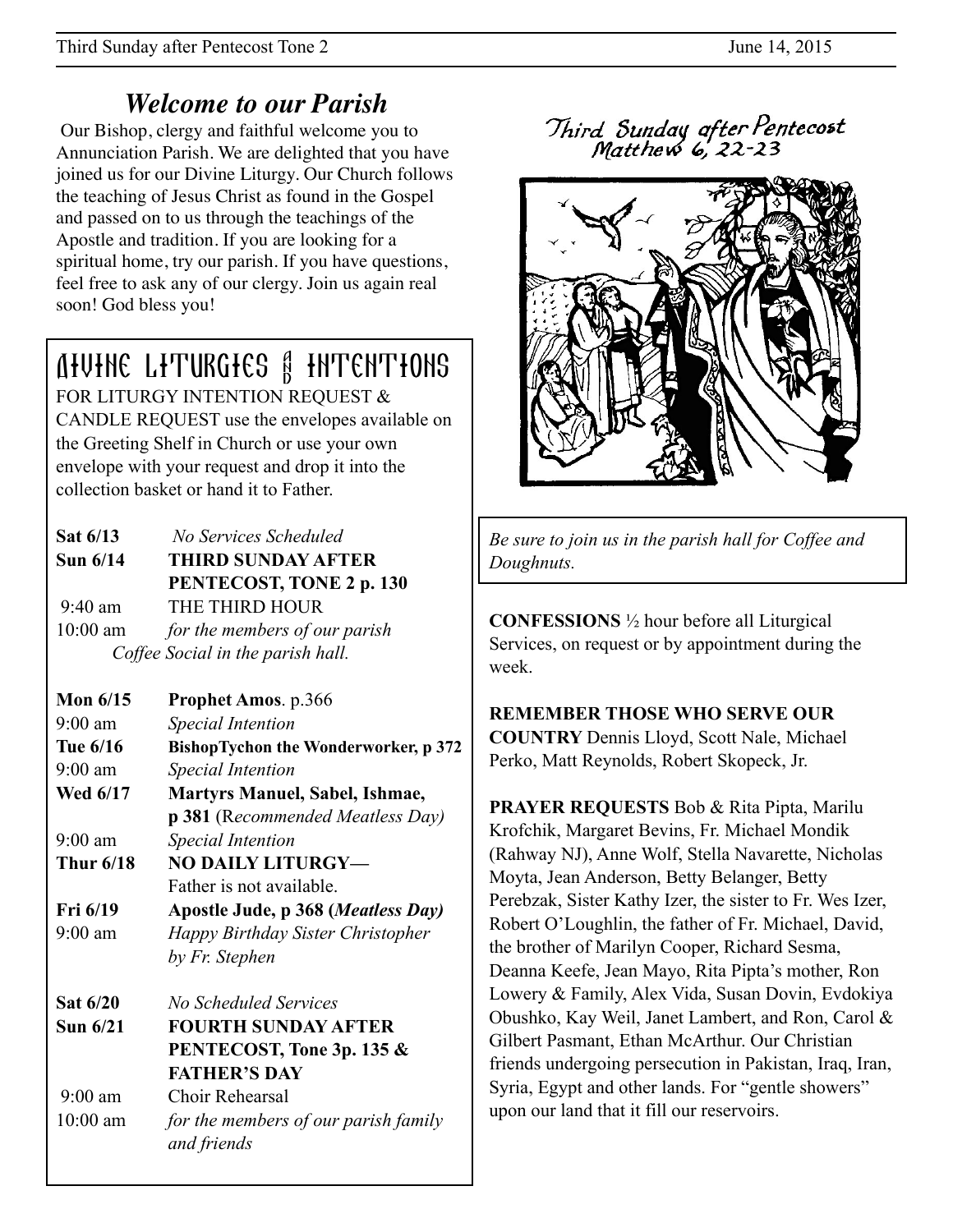Third Sunday after Pentecost Tone 2 June 14, 2015

#### **7 DAY CANDLE OFFERING Eternal Light:**

*Intention of Sally Rock*  **Icon of our Lord:**  *Danelle Terry by Kay Terry* 

#### **CONGRATULATIONS GRADUATES!**

**DANIELLE TERRY** —Pacifica High School **JOHN WEIL**—Mater Dei High School will enter ITI in Vienna, Austria. **KAMILA MICHELLE SARSAM** Arcadia High

School will went Arizona State University. **NIGEL WARD**—Servite High School will enter Cal Poly San Luis Obisop

*MANY HAPPY AND BLESSED YEARS!* 

## **Parish Calendar & Upcoming Events Sun 6/21 FATHER'S DAY**

**Birth of Saint John the Baptist-Solemn Holy Day**

Tue 6/23 Vesper/Liturgy…………………7:30pm Wed 6/24 Feast Day Liturgy…………….9:00 am

#### **Fri—Sun 26-28Myrrh-Bearers Retreat**

**Eparchial Event** Myrrh-bearers Retreat at the Franciscan Renewal Center in Scottsdale, AZ The retreat is for girls 7-11 years, teen girls from 12-17 and for women 18+ years. Registration forms are available on the table at the entrance to the church. *Contact: Sister [Jean Marie 602-861-9778 or](mailto:e-mail--jeansister@cox.net?subject=)* **e-mail--**

**jean.sister@cox.net**

#### **Mon 6/29 FEAST OF SAINTS PETER AND PAUL Holyday of Obligation**

#### **SPECIAL ANNOUNCEMENTS**

1) We have many photographers in our parish, just look at them all when a picture moment if taking place, please, please send a copies of your parish pictures to the parish office for publication. [sgwashko@icloud.com](mailto:sgwashko@icloud.com)

#### **READER/CHOIR REHEARSAL SCHEDULE**

**TODAY** The Third Hour 9:40 am………Marc Brown 6/21 *REHEARSAL*9:00 - 9:45 am Mike Petyo Romans 6: 18-23 6/28 3rd *Hour* 9:40 am George Petyo Romans 10: 1-10 7/05 *REHEARSAL* 9:00 - 9:45 am Steve Kopko Romans 12: 6-14 7/12/ 3rd *Hour* 9:40 am Jon Weil Romans 15: 1-7

See our Cantor Bob Pipta for more information or if you want to join our school of cantors & readers.

**GIFT SHOP** Open after the Sunday Liturgy. See Sue Petyo for more information.

**COFFEE SOCIAL HOST** Thank you! JUNE- Malinick Family **PARISH OFFICE E-MAIL [sgwashko@icloud.com](mailto:sgwashko@icloud.com)**

## **ALIVE IN CHRIST RETREAT CAMP FOR BOYS AND THEIR FATHERS**Application

deadline: June 29th. Application packets available on the Greeting Shelf in church in a special folder.

**PARISH ADVISORY BOARD** we will meet upstairs in the Conference Room after the Divine Liturgy and brief coffee brake. 1 hour meeting. Introductions, Bishop's Appeal and Parish Needs.

> *Ed Pribonic Beth Gath Marya Weil Steve Kopko Dr. Bruce Terry John Sheftic*

#### **TITHING AND ATTENDANCE REPORT**

**June 7 —2nd Sunday** Attendance: Sun: 10:00 am 109 Souls Adult Tithes : \$4,167.00 Youth Tithes: \$15.55 Recycle: \$17.00 Ascension Thursday: \$120.00 Bishop's Appeal: \$1,250.00 Mortgage Reduction: \$305.00 Principle Reduction: \$505.00 Coffee Social: \$152.00 Gift Shop: \$34.00 Thank you for your support and love for our Parish.